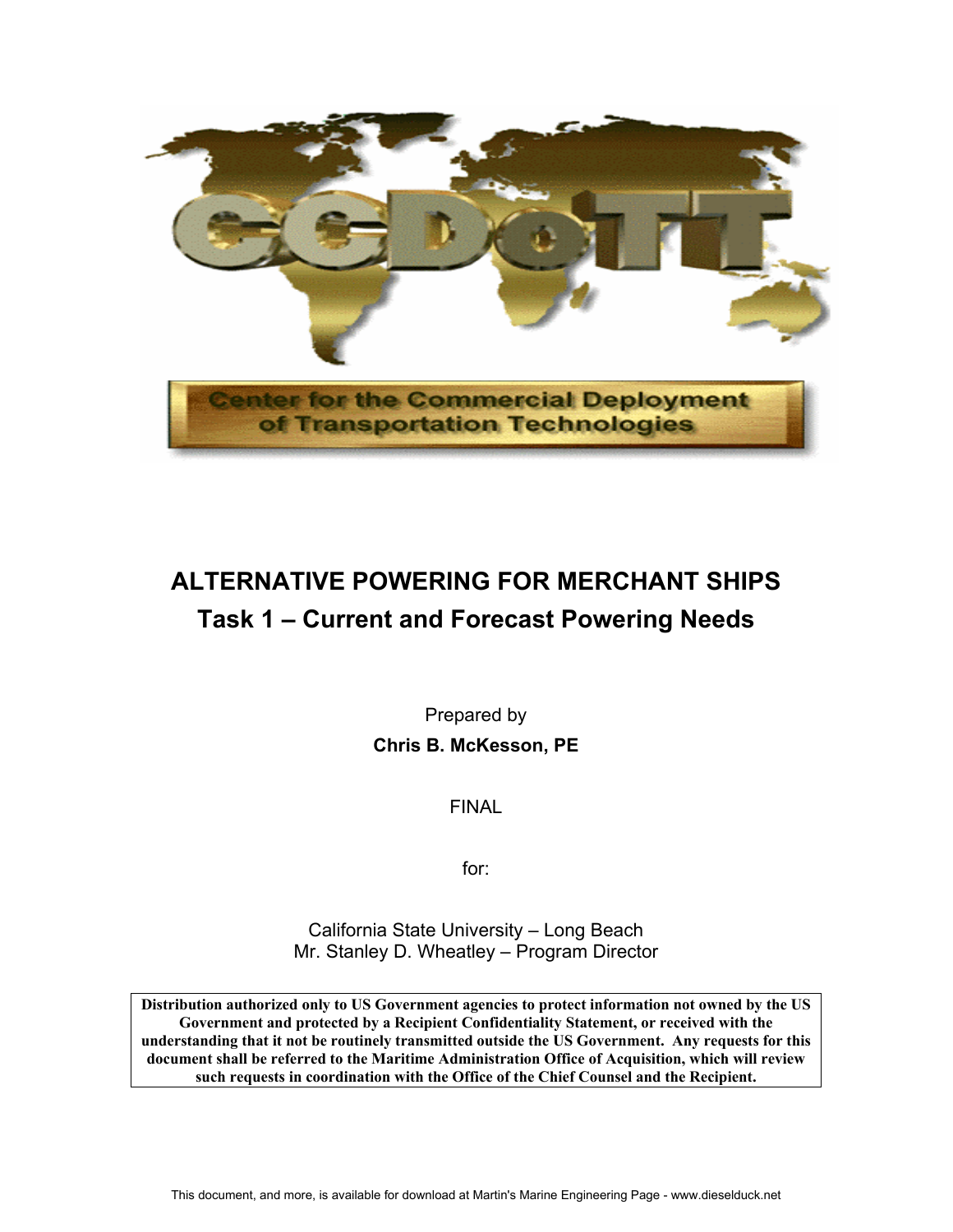## **CONTENTS**

| $\mathbf{1}$  |       |                                                          |  |
|---------------|-------|----------------------------------------------------------|--|
|               | 1.1   |                                                          |  |
|               | 1.2   |                                                          |  |
| 2             |       | STATE OF THE ART CONTAINER SHIPS AND THEIR PROPULSION  2 |  |
|               | 2.1   |                                                          |  |
|               | 2.1.1 |                                                          |  |
|               | 2.1.2 |                                                          |  |
|               | 2.1.3 |                                                          |  |
|               | 2.1.4 |                                                          |  |
|               | 2.2   |                                                          |  |
|               | 2.3   |                                                          |  |
|               | 2.4   |                                                          |  |
| $\mathcal{E}$ |       |                                                          |  |

### **TABLES**

#### **FIGURES**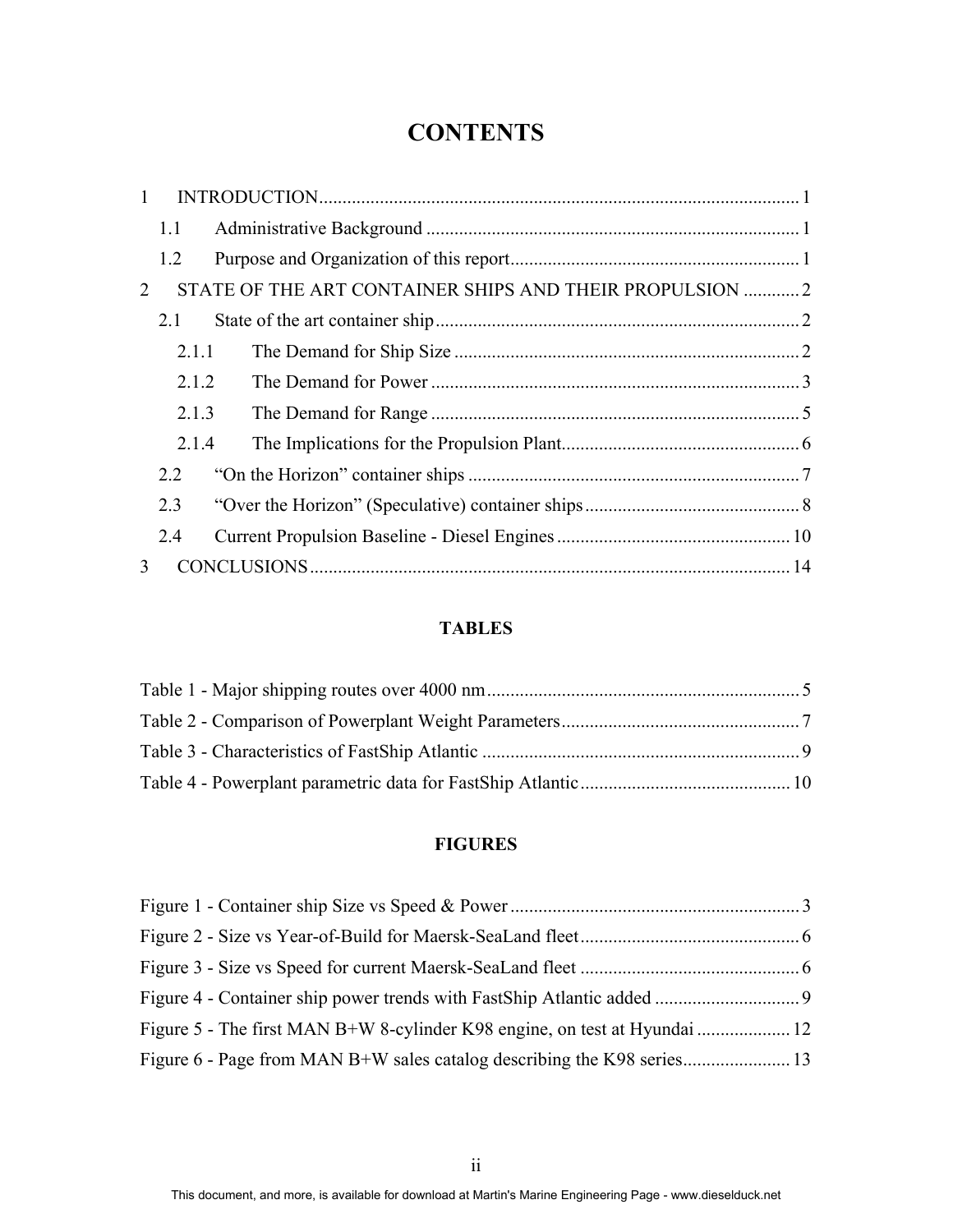## **1 INTRODUCTION**

#### *1.1 Administrative Background*

This report was produced by Chris B. McKesson for the Center for the Commercial Deployment of Transportation Technologies (CCDoTT). The report documents a project to study the economic impact of alternative powering systems for container ships. The concept of the project is to assess whether there is economic incentive to develop alternative powering systems for container ships: Would such systems result in improved shipping economies?

This investigation is referred to as the CCDoTT Alternative Powering for Existing Ships project.

There is a similar CCDoTT project conducted simultaneously which considers the application of alternative powering schemes to proposed very-fast ships, specifically using the Fast Ship Atlantic project as a technology baseline. This larger project looks further over the horizon than does the present project, but there is nevertheless a significant similarity between the two projects. The larger project is a contracted effort being performed by John J. McMullen Associates, Inc.

#### *1.2 Purpose and Organization of this report*

This report is the first of three deliverables of this project. This report established the naval architectural baseline for the project by reviewing and summarizing the trends in container ship design, and particularly in powering and propulsion: What are the powering characteristics of current container ships, and what is the expected trend in their growth over the next 10 to 15 years?

Subsequent reports from this project will address the characteristics of the alternative powerplants that are suitable for container ships, and the application of the most promising alternative powerplant to a baseline or notional container ship, to determine what economic performance results.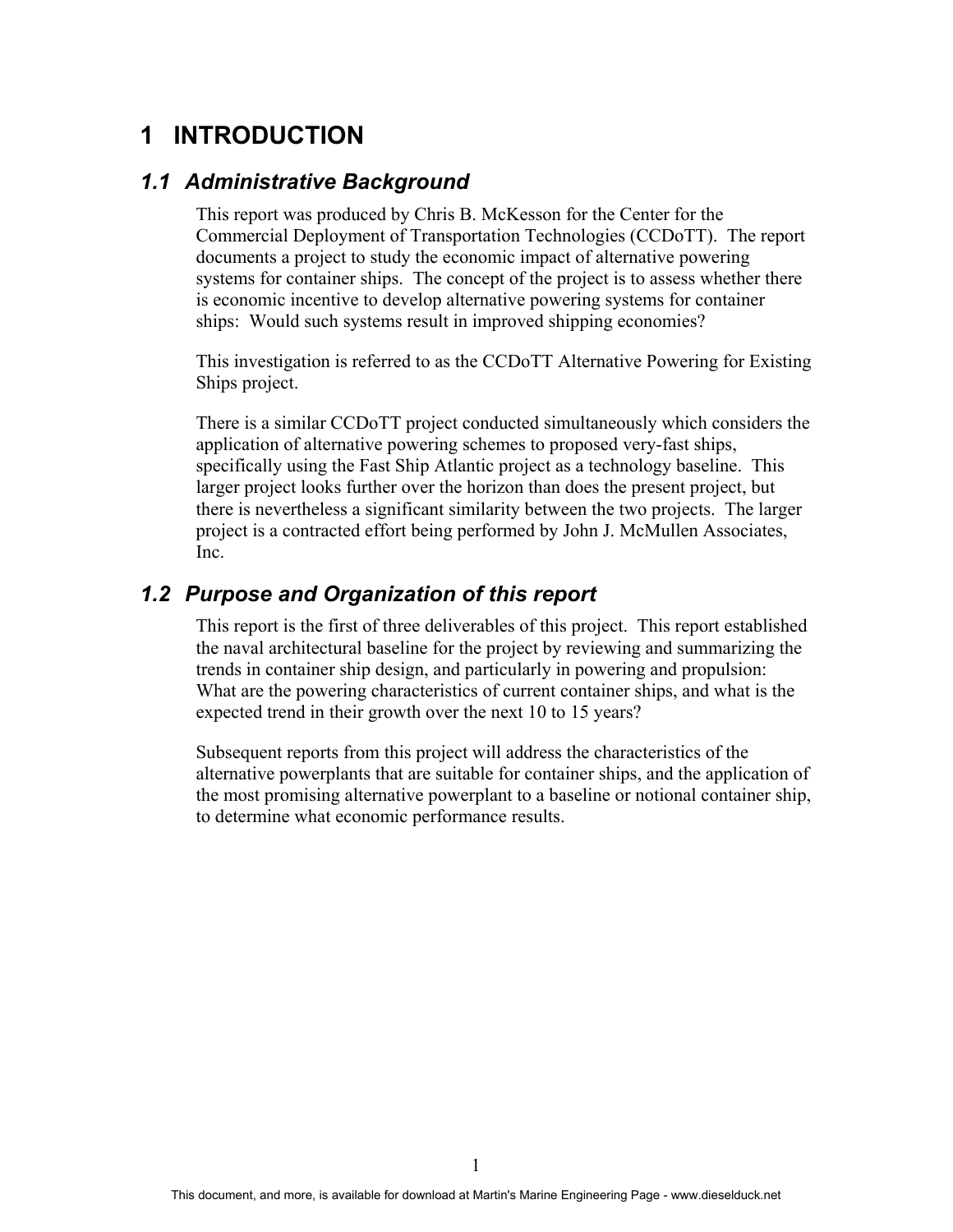## **2 STATE OF THE ART CONTAINER SHIPS AND THEIR PROPULSION**

The modern container ship is a miracle of transport efficiency. It is a mature system that has evolved rapidly in the half century since it was invented. The selection of powerplants for container ships has been the result of a natural selection process, which also in part has guided the determination of ship characteristics.

The paragraphs in this section present the current state of development of such ships, and the expected trends in their continuing evolution.

The viability of a candidate powerplant will of course depend upon the characteristics of the ship it is used in. This section focuses on cataloging the trend in container ship size, power, speed, and route.

This chapter is organized in order of decreasing immediacy (i.e. present to future): It first treats the current state of the art container ship. Following the discussion of the existing ship is a discussion of the near-term developmental ship. (A near term developmental ship is one of which the first unit may actually exist today, and it is expected that additional similar vessels will be built in the coming years.) The third section is an attempt to look over the horizon at far-term ship characteristics.

### *2.1 State of the art container ship*

### **2.1.1 The Demand for Ship Size**

The "State of the Art" as used herein is the container ship that is at the leading end of ship trends. This ship is not the single most extreme or advanced ship – those ships will tend to be prototypes or (almost) experiments.

The first salient feature of container ship evolution has been ship size. Container ships have continued to grow in size. A few years ago (1994) the 6000 TEU REGINA MAERSK was a "Supership." Today Maersk continues to blaze trails into unbroken ground, with the 1999 delivery of 8,000 TEU SORØ MAERSK.

Figure 1 shows the size versus year-of-build for the current fleet of Maersk Sealand container ships. As is evident there has been a steady evolution toward larger ships.

For the purposes of this report we will treat the 6000 TEU ship as the "state of the art." The 8000 TEU ship represents the ships that are currently on the horizon, and larger and presumably faster ships are "over the horizon."

Clearly the development of ships like these is the result of economies of scale. But their development also imposes and is constrained by demands upon propulsion machinery. (Certainly there are other constraints such as port facilities, canals, etc. This project considers only propulsion-related matters.)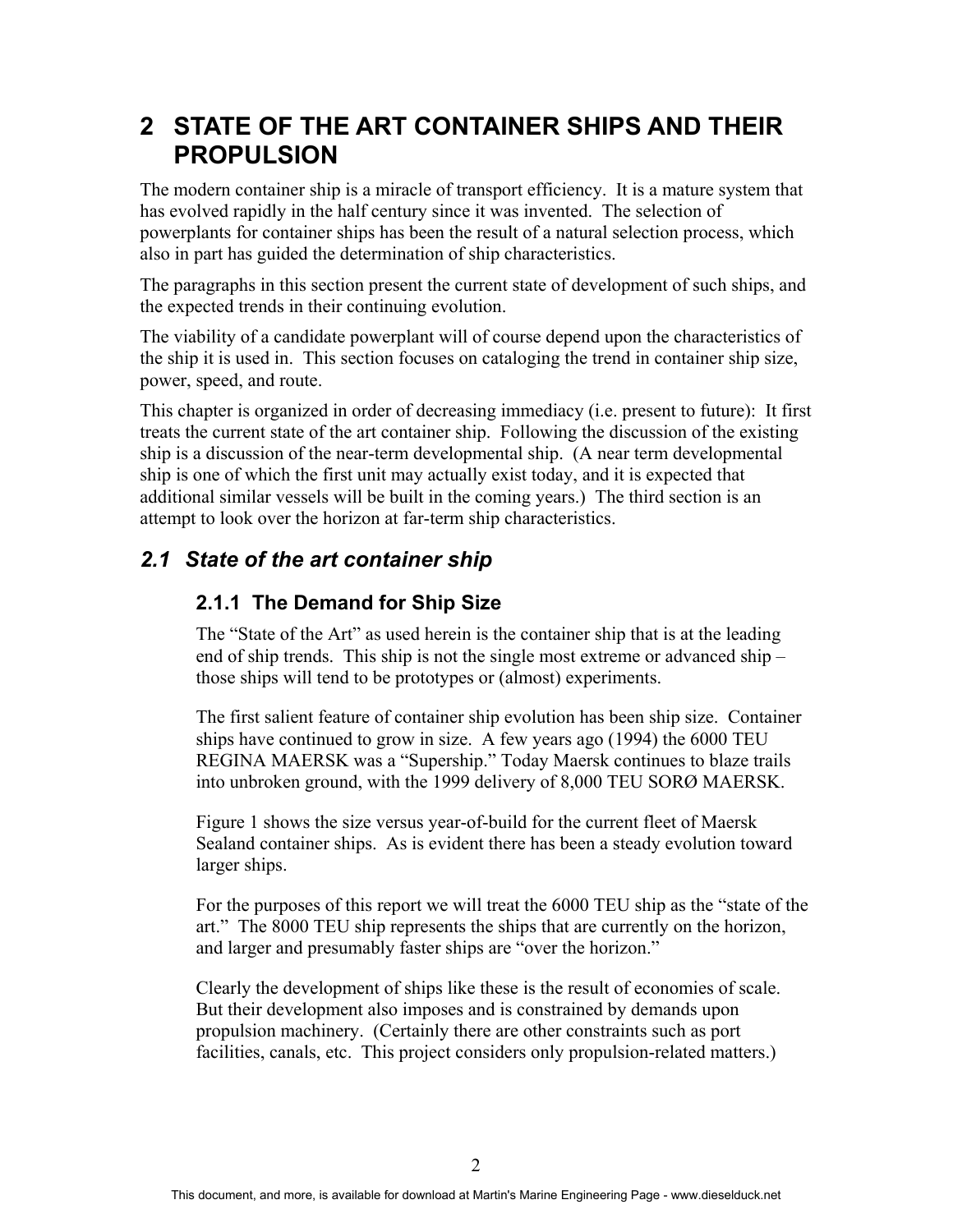#### **2.1.2 The Demand for Power**

Figure 2 depicts a trend for container ship propulsion. As may be seen the 6000 TEU state of the art implies a propulsion power demand of 60-80,000 shaft kilowatts. This need is met with the latest generation of large low speed diesels, such as the MAN/B&W K98MC-C, which is available up to 93,000 hp (68,000 kW). The K98 series engines have a fuel consumption of approximately 171g/kWh. A 12 cylinder version (93,000 hp) will weigh approximately 2,157 tonnes (dry). As of January 2000, five of these engines had been delivered, all of them for 6400 TEU container ships.

The availability of large direct drive diesels may be the current determining factor for the speed of state of the art ships. Figure 3 below depicts the speed versus size (TEU) for the current Maersk Sealand fleet. As may be seen, after a trend toward increasing size with increasing ship speed, the speed seems to have stabilized at around 25 knots. For the largest ships this speed, per figure 2, would correspond to the largest MAN/B&W diesels available.



**Figure 1 - Container ship Size vs Speed & Power**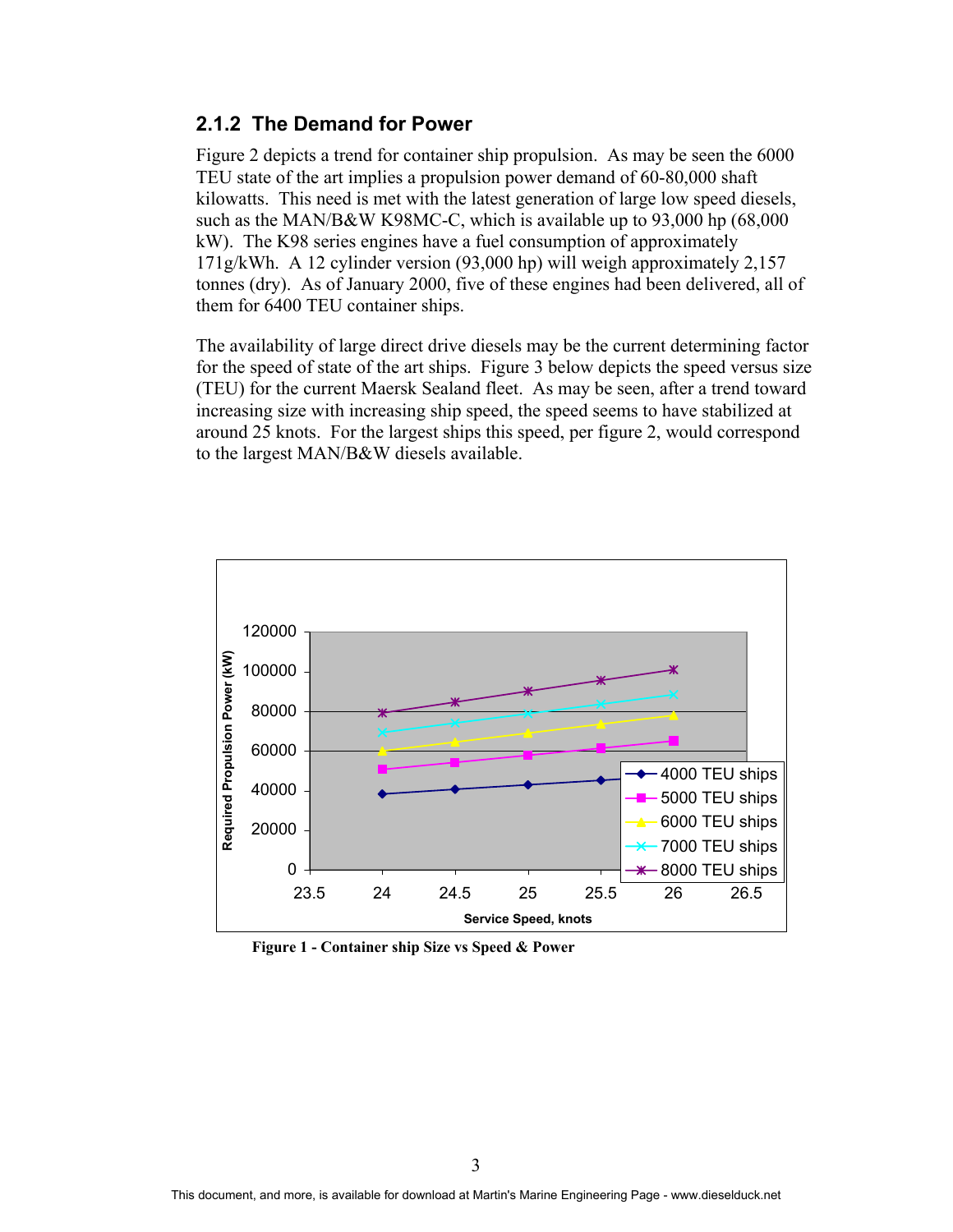

**Figure 2 - Size vs Year-of-Build for Maersk-SeaLand fleet** 



**Figure 3 - Size vs Speed for current Maersk-SeaLand fleet**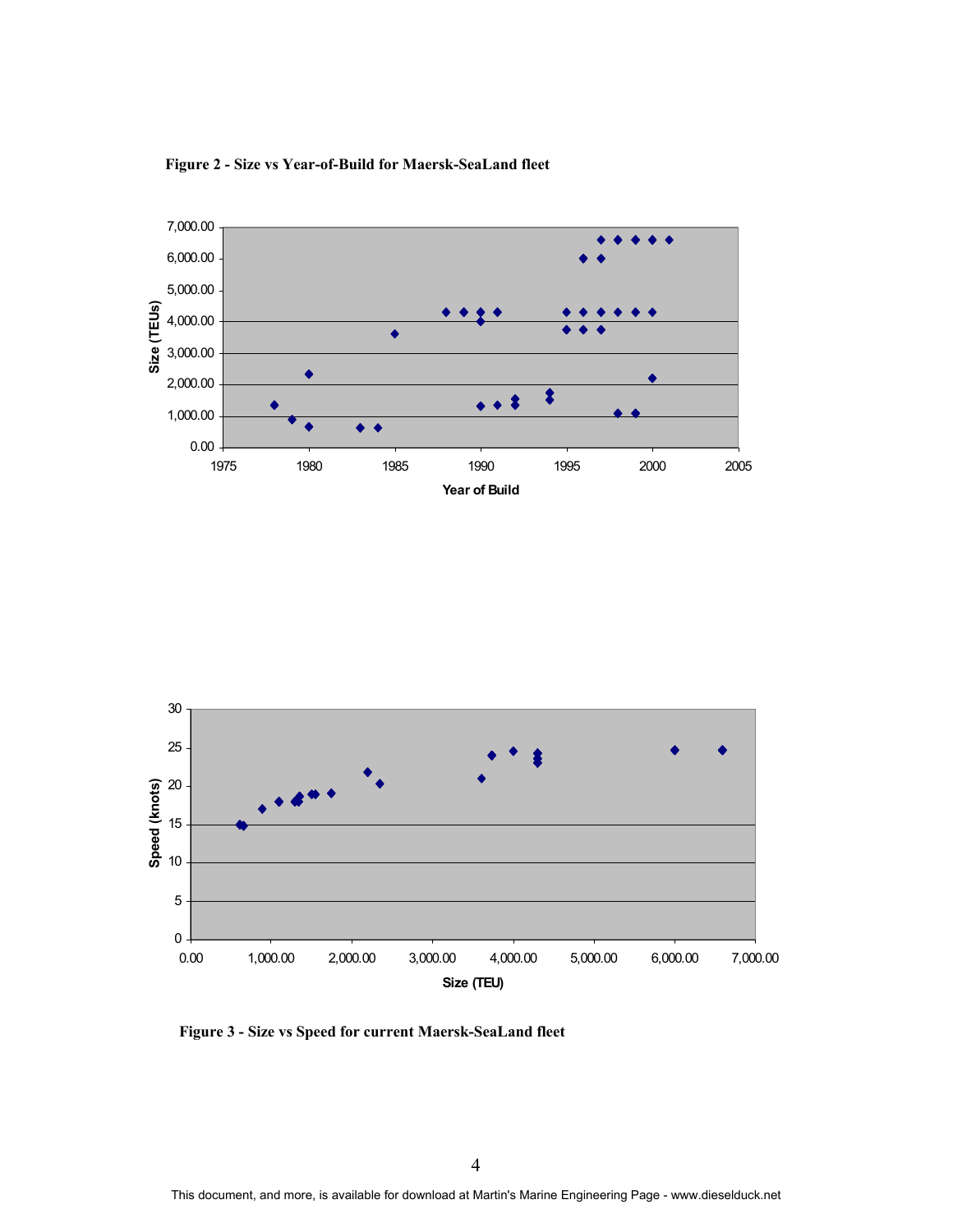#### **2.1.3 The Demand for Range**

A container ships' design will optimize fuel capacity in consideration of route length and the desire for maximum cargo capacity. The ship need only carry a minimum of fuel, sufficient to guarantee that she completes her journey and is able to refuel. There is little or no incentive for the ship to carry excess fuel as it adds weight and takes away from its primary mission of carrying cargo.

Unsurprisingly the large container ships ply transoceanic liner routes. A sampling of such routes is presented in Table 1 below.

 $\mathbb{R}^{n}$ 

|                                       | Distance           |  |
|---------------------------------------|--------------------|--|
| Port B                                | (naut. miles)      |  |
|                                       | 11107              |  |
| Yokohama                              | 7680               |  |
| Yokohama                              | 7500               |  |
| Kuwait                                | 7500               |  |
| Cape Town                             | 7081               |  |
| <b>New York</b>                       | 6785               |  |
| Panama                                | 6550               |  |
| Wellington                            | 6490               |  |
| Vancouver                             | 6390               |  |
| San Francisco Straits of Magellan     | 5990               |  |
| Panama                                | 5815               |  |
| Singapore                             | 5650               |  |
| London                                | 5150               |  |
| Cape Town<br>San Francisco Valparaiso |                    |  |
| Lobito                                | 5050               |  |
| Guam                                  | 4965               |  |
| Aden                                  | 4925               |  |
| Cape Town                             | 4808               |  |
| London                                | 4725               |  |
| Bombay                                | 4600               |  |
| <b>New Orleans</b>                    | 4550               |  |
| Colombo                               | 4440               |  |
| Yokohama                              | 4380               |  |
| Panama                                | 4330               |  |
|                                       | Southampton Kuwait |  |

#### **Table 1 - Major shipping routes over 4000 nm**

In 1997, ports on the west coast of the United States accounted for 42 percent of the value of U.S. waterborne trade with other countries compared with only 24 percent in 1980. East coast ports' share by value, however, declined from 41 percent to 38 percent over this same period and the share of value for Gulf ports also dropped from 33 percent to 18 percent (USDOC Census 1997, table 1069; USDOT MARAD 1998). Certainly this is due to changes in trading partnerships,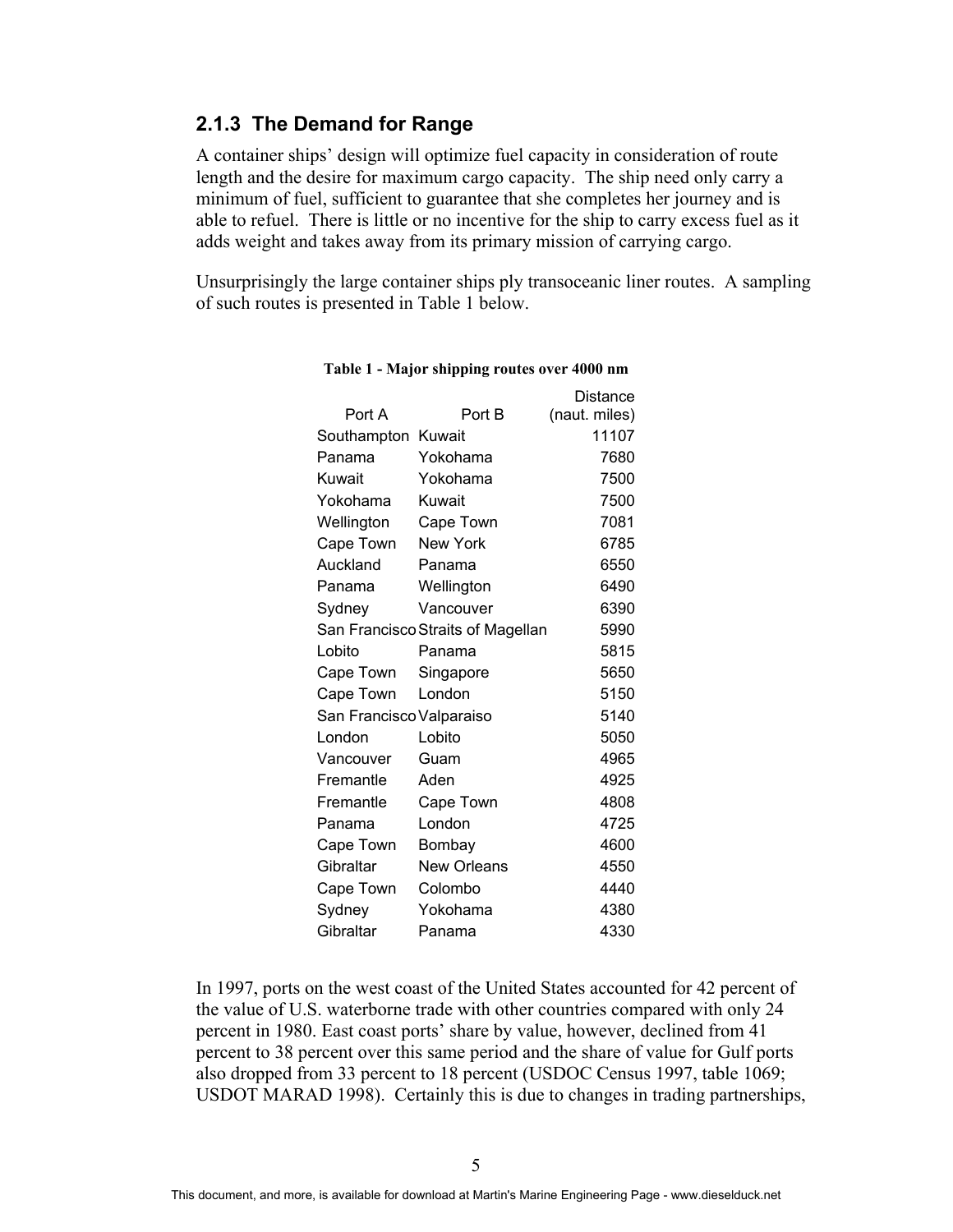sources of trade, and other economic factors. It also results, nevertheless, in an increasing emphasis on the longer Pacific routes.

The sailing distance from the US West Coast to Japan is approximately 4800 miles. From the US West Coast to Singapore is about 7800 miles, and from Singapore to Panama is 11000 miles.

The picture that emerges is that the greatest demand for large ships (in terms of the greatest route volume) is found on Pacific routes, and that these ships must have a service range of at least 5000 miles, and perhaps as much as 12000 miles or more.

The range requirement is a major driving element in a powerplant tradeoff. Powerplant tradeoffs can be made – to at least a first level of approximation – on the basis of weight and fuel economy.

Fuel consumption of course represents a recurring operating cost. Thus the pressure to operate efficiently exists throughout the ship life. In addition, both the fixed weight of the machinery and the consumable weight of the fuel must be carried by the ship, and thus represent lift capacity that is not available for cargo.

#### **2.1.4 The Implications for the Propulsion Plant**

From these considerations alone comparative parameters for a machinery plant can be developed, as given in Table 2 below. This table presents the machinery+fuel weight budget for a 6000 TEU ship, and a calculation of tonnes (metric) of fuel per TEU-mile.

Considering the weight parameter, it may be seen that for a nominal slot weight of 6t to 10t per TEU, the weight of the propulsion machinery and fuel equals 8% to 12% of the ship's cargo capacity. At a nominal US\$1/US Gallon the fuel consumption cost is about 2.5 $\phi$  per TEU mile. Fuel weight, for a 6000 mile range at 25 knots, accounts for about  $\frac{1}{2}$  ton per TEU.<sup>1</sup>

This type of notional weight and cost data will be used later in this project for comparison with alternative power plants. Note that the table uses the engine dry weight. This means that the weights estimated are too low by at least the weight of the engine fluids. Note, however, that the table also ignores engine infrastructure, foundations, exhaust stacks, etc. It is not intended to be a complete estimate of machinery plant weight but is instead merely a simple comparative for investigation of alternative powerplants.

1

 $<sup>1</sup>$  It is worth noting at this point that these numbers are very small and highlight the very high efficiency of</sup> modern marine cargo shipping. By this analysis, to move a ton of cargo one mile at 25 knots requires 1/3 fl. Oz. (about a tablespoon) of fuel.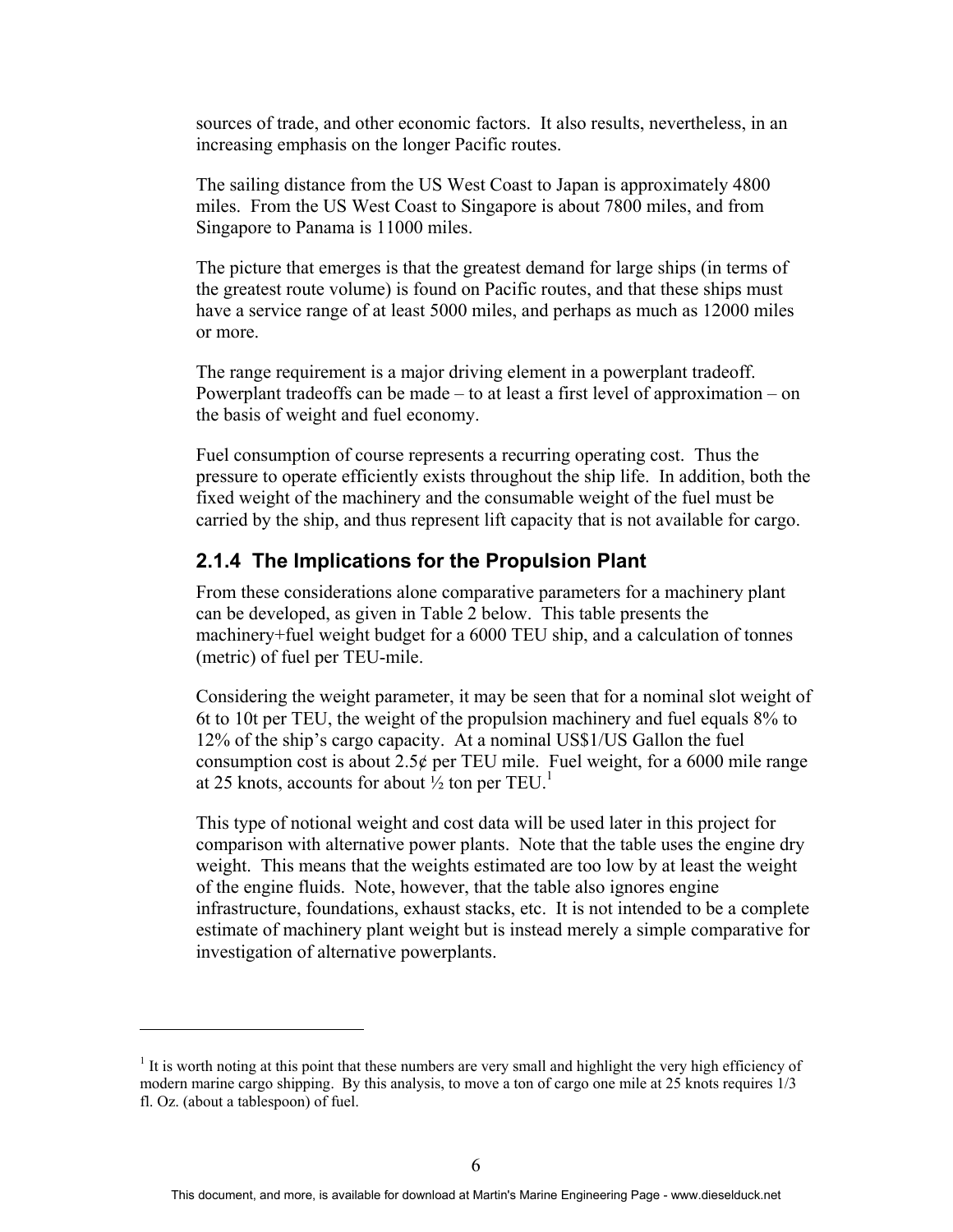| Engine                            | Name        |           | 12-K98MC   |            |
|-----------------------------------|-------------|-----------|------------|------------|
| Engine Weight                     | Tonnes      | 2157      | 2157       | 2157       |
| <b>SFC</b>                        | g/kW-h      | 171       | 171        | 171        |
| Power                             | <b>KW</b>   | 68640     | 68640      | 68640      |
| Speed                             | Knots       | 25        | 25         | 25         |
| Range                             | n miles     | 4000      | 6000       | 8000       |
| <b>Fuel Weight</b>                | Tonnes      | 1878      | 2817       | 3756       |
| Engine+Fuel                       | Tonnes      | 4035      | 4974       | 5913       |
| Fuel per TEU-mile tonnes/TEU-mile |             | 7.825E-05 | 7.825E-05  | 7.825E-05  |
| Capacity                          | TEUs        | 6000      | 6000       | 6000       |
| Fuel cost                         | \$/TEU-mile | 0.025     | 0.025<br>S | 0.025<br>S |

**Table 2 - Comparison of Powerplant Weight Parameters for varying ship range** 

### *2.2 "On the Horizon" container ships*

Container carriers are continuing to order bigger ships. P&O Nedlloyd has reportedly considered contracting for the construction of 10,000 TEU vessels. Late in 1999 Hong Kong's Orient Overseas Container Line placed an order for two 7,200 TEU vessels with South Korea's Samsung Heavy Industries. Samsung has been marketing a 9,000 TEU design, and states it also has a 10,000 TEU design available, the size P&O Nedlloyd is reportedly studying for Asia Europe service.

For this report, the model of an "On the Horizon" container ship will be the 8000TEU ship. According to the powering data presented in Figure 2, this ship would require 80,000 kW of propulsive power to attain a service speed of 24 knots, and 100,000 kW for a speed of 26 knots. Other authors have suggested that the On-The-Horizon next generation ship will be as much as 10,000TEU, if a suitable powerplant were available.

Other authors have suggested that the next generation of ship will be twin-engined / twin-screw ships. In such case they might be fitted with as much as 160,000 kW using engines available today, and thus could be up to, say, 18,000 TEU in capacity.

The economics of manning and maintenance motivate the builder to avoid making the step to twin screw. Thus of immediate interest is the expressed intent of engine manufacturers to continue to develop ever-larger diesels. Hyundai (HHI) have announced their intent to develop a 140,000 hp "super diesel" for a predicted generation of 12,500 TEU container ships. While no details on the engine are available, the announcement itself indicates at least one firm's estimate of future demands.

Other approaches include developing more efficient propulsors. IHI revealed (The Naval Architect, April 2001) their research and development of a contra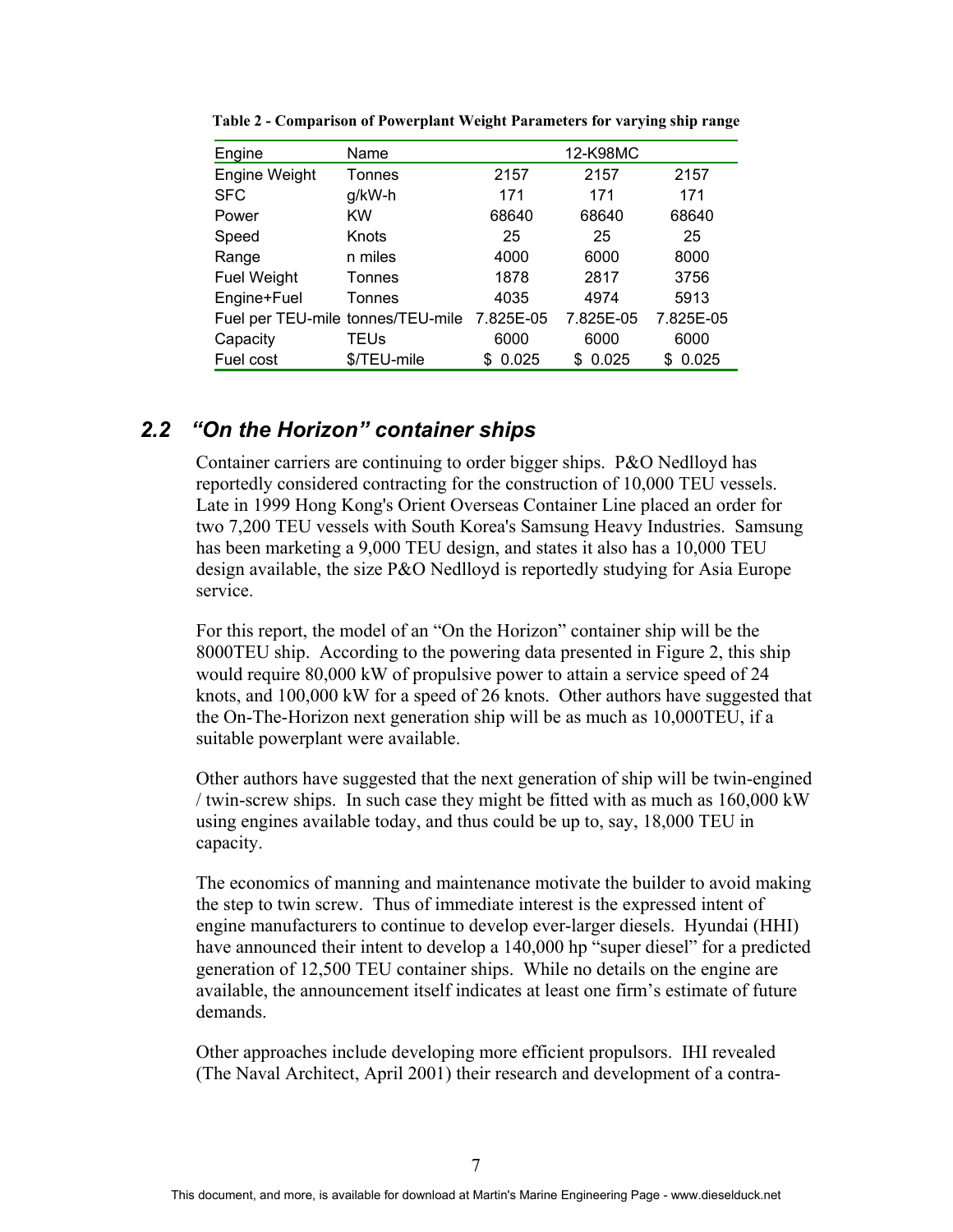rotating propulsor for a 10,260TEU ship. This propeller attained an efficiency which allowed the ship to reach 25 knots with 20% sea margin on 59,290 kW.

However they are driven, these super ships are expected to continue to sail on today's routes. The length of these routes – some being well in excess of 20 days – continues to motivate shipbuilders to keep speeds high. As discussed, however, maintaining today's 25+ knots speeds for these larger ships will only be possible with a new generation of propulsion plant.

As shipbuilders develop ever-larger ships, a significant development need is thrust upon the ports themselves. The larger ships, some as much as 21-lanes wide, require container cranes with larger outreach. They require channels of greater depth, larger container staging yards, more rail service, more trailer drivers, etc.

Modest increases in ship size could be accommodated in existing ports. At some point, however, the port is forced to undertake an infrastructure expansion, and the costs for this are necessarily passed to the shipper. The time it takes to pass the cost through (initially they may be borne by tax payers in order to attract shippers), however, is such that the ship acquisition decision does not always take into consideration the cost of port redevelopment.

Of course, some types of port redevelopment are virtually impossible. Buying new cranes is easy, but adding a few hundred acres of staging area may be impossible. Many of today's ports are in mature urban areas and acquisition of additional land is economically infeasible.

This, the pressure of maintaining an interface with existing ports, is another disincentive in the drive to build ever-larger container ships.

#### *2.3 "Over the Horizon" (Speculative) container ships*

As one peers further over the horizon the view necessarily becomes "fuzzier." There are a few landmarks, however, that are visible from afar. In the realm of container shipping one of these is the FastShip Atlantic project. This is a concept for a very fast 4000-5000 TEU ship. This ship has been extensively described in the professional journals and will not be dealt with at length here, but it does provide a benchmark for the "Over the Horizon" container ship.

The FastShip Atlantic has the dimensions given in Table 3 below. Her powerplant consists of five Rolls Royce marine Trent gas turbines connected via gear drive to the waterjet propulsors, delivering a total of 300,000 horsepower (225,000 kW). The FastShip has been added in Figure 4 to see how she fits into the trend established by more conventional ships. As may be expected, the FSA power demand is almost exactly a cubic extrapolation from the existing ships' data.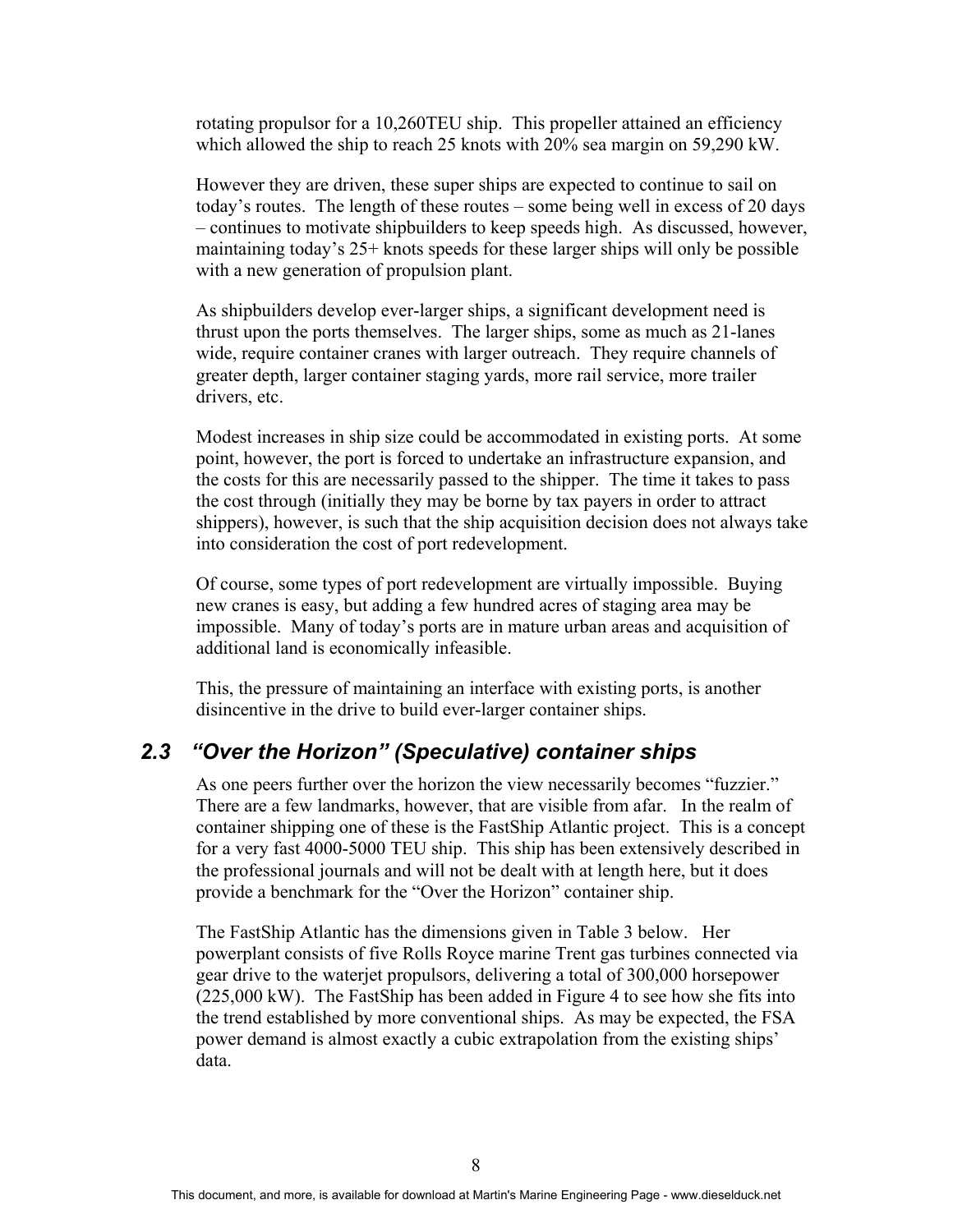**Table 3 - Characteristics of FastShip Atlantic** 

|                | FastShip<br><b>Atlantic</b> | Air Cargo           | Sea<br>Standard   | $SL-7$           |
|----------------|-----------------------------|---------------------|-------------------|------------------|
| Crossing time  | $3.5$ days,<br>85 h         | $0.5$ days,<br>12 h | 10 days,<br>240 h | 3.7days,<br>89 h |
| Speed          | 36-40<br>knots              | 450 knots           | 25 knots          | 36 knots         |
| Power          | 250 MW<br>(5*50MW)          |                     | <b>70 MW</b>      | 90MW             |
| Capacity (TEU) | 1,432                       | 15                  | 6,000             |                  |
| Fuel per hour  | 54 t/h                      |                     | $12$ t/h          | $16$ t/h         |

**Figure 4 – Container ship power trends with FastShip Atlantic added** 



FastShip Atlantic is envisioned for a USA – Northern Europe liner route. The envisaged ports are the Port of Philadelphia PA and the Port of Cherbourg, France. The distance between these ports is about 3200 nautical miles. The planned sailing time is about 85 hours.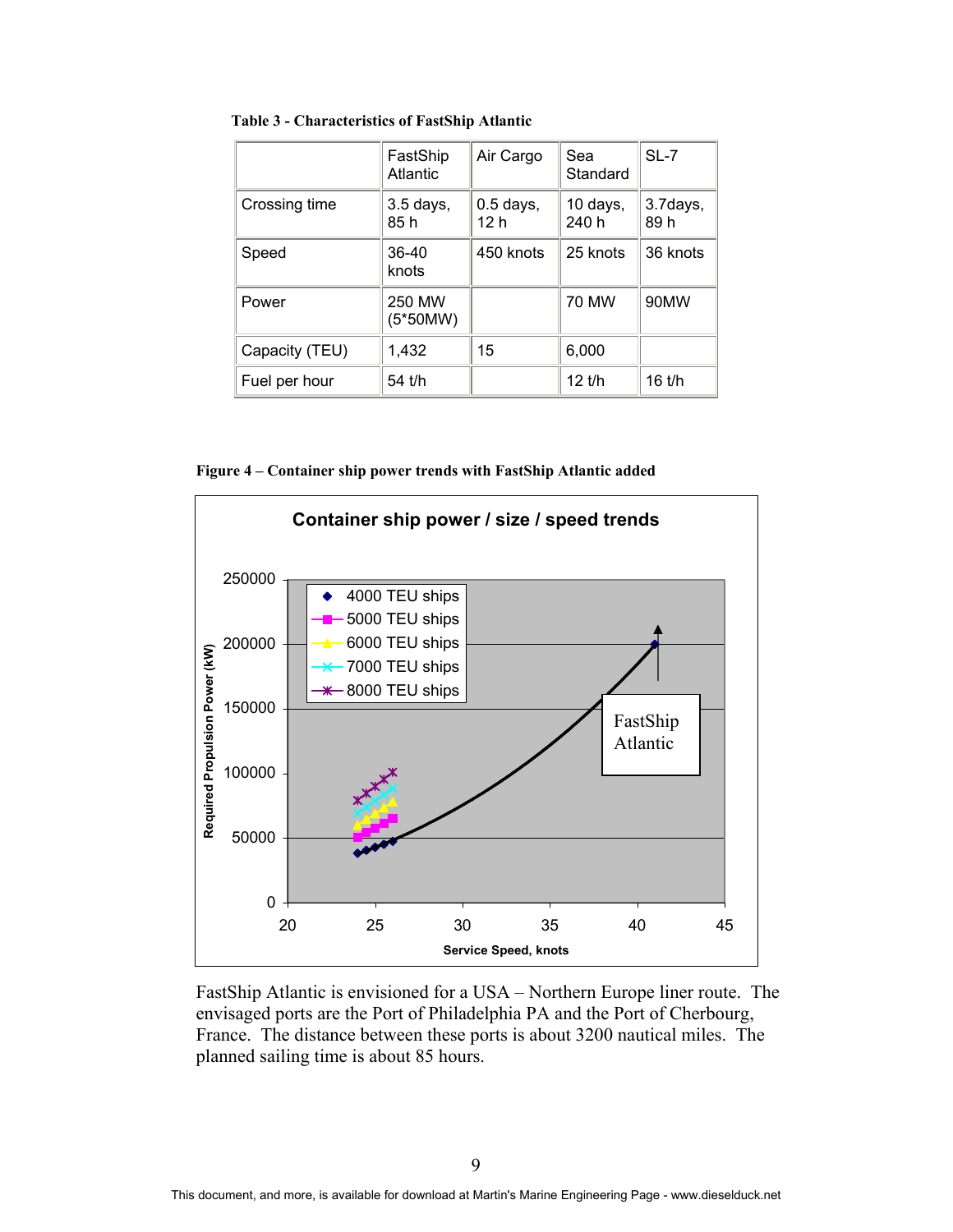The resulting fuel+engine powerplant weight for the FastShip Atlantic is given in Table 5. While the results therein are most certainly crude approximations, they nevertheless show the FastShip to have four times higher fuel costs per TEU-mile, as compared with 25-knot ships. Further, due to the lack of economies of scale, her weight propulsion+Fuel, per TEU, is as much as 17-28% of her payload capacity.

|                                 |                 |   | <b>RR Marine</b> |
|---------------------------------|-----------------|---|------------------|
| Engine                          |                 |   | Trent            |
| <b>Propulsion System Weight</b> | tonnes          |   | 1992             |
| <b>SFC</b>                      | g/kW-h          |   | 229              |
| Power                           | kW              |   | 250000           |
| Speed                           | knots           |   | 38               |
| Range                           | n miles         |   | 3200             |
| <b>Fuel Weight</b>              | tonnes          |   | 4821             |
| Engine+Fuel                     | tonnes          |   | 6813             |
| Fuel per TEU-mile               | tonnes/TEU-mile |   | 0.0003766        |
| Capacity                        | TEUs            |   | 4000             |
| Fuel cost                       | \$/TEU-mile     | S | 0.119            |

#### **Table 4 - Powerplant parametric data for FastShip Atlantic**

FastShip Atlantic also requires a custom-adapted port, due to her use of a unittrain container loading concept. Apart from this consideration, however, the FastShip also indicates a different type of response to shipper's demands. In an era of JIT delivery the container ship is, for many merchants, their warehouse. The cargo in transit is the only reserve of product that they carry. In such a case, doesn't it make more sense to have a frequent delivery of smaller lots, as opposed to a monthly delivery of 10,000 boxes? Indeed, from a strictly mercantile point of view the most desirable system would be a dripping pipe: One item at a time steadily flowing at exactly the rate needed to replace sold inventory. Clearly the mega-ship is a step away from the pipeline concept, and the more-frequent smaller ship is a step towards. The difference of course is the loss of the economy of scale between these two options.

#### *2.4 Current Propulsion Baseline - Diesel Engines*

Container ship powering demands two characteristics: Reliability and Economy. Due to excellent economy the diesel engine remains predominant. The diesel driveline chosen for most line-haul container ships consists of a low-speed twostroke diesel turning a direct-connected single propeller. Such a propulsion plant consists of a single large engine turning the propeller at shaft RPM with no intervening reduction gear. A leading manufacturer of such engines is MAN B+W, who in fact trace their corporate origins directly to Rudolf Diesel himself.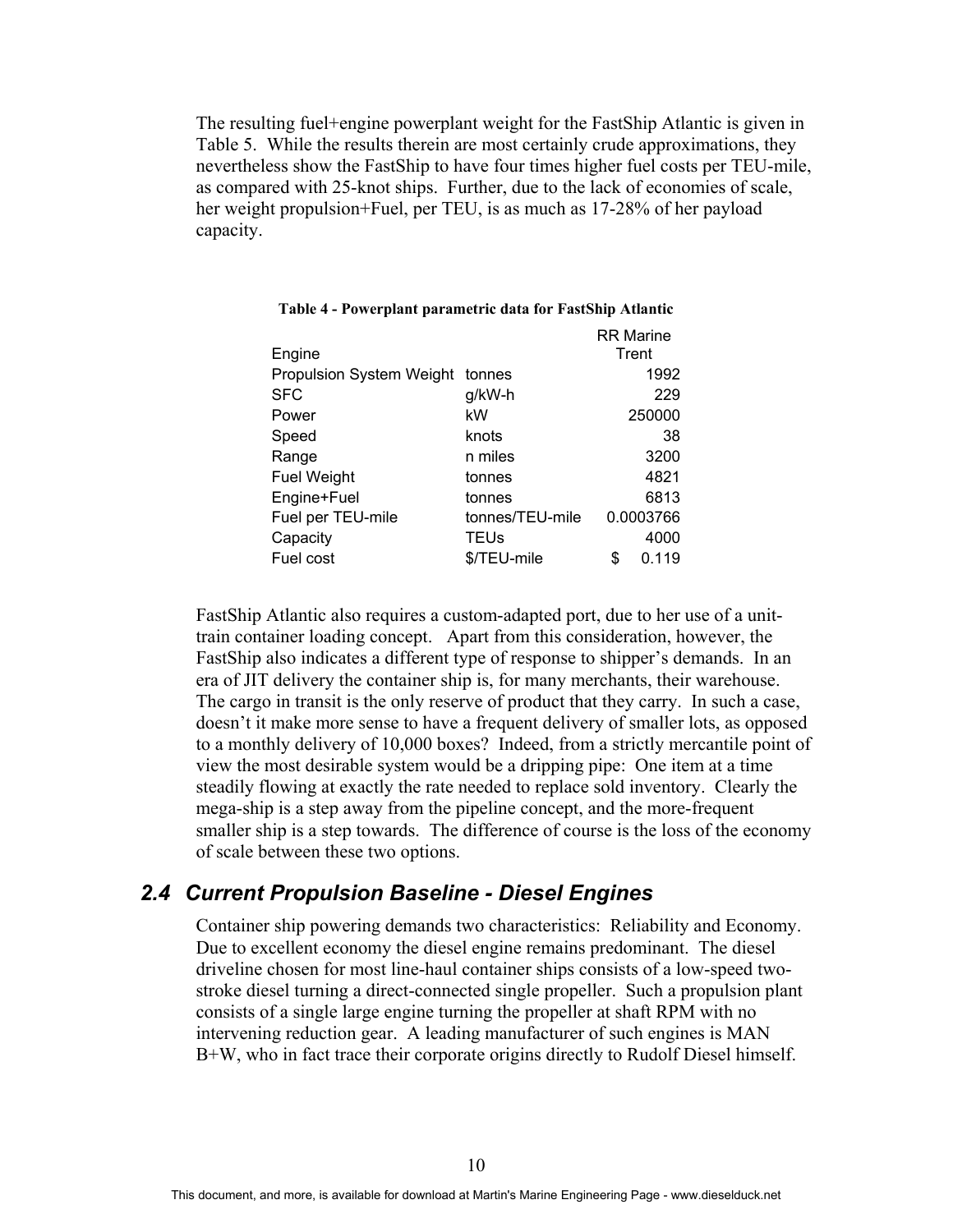MAN/B+W have provided an excellent summary of the development of container ship diesel propulsion:

"A substantial number of recent large container ship contracts have called for main engine outputs up to a the highest ratings available, and for a period, most large container ships were thus specified with main engine MCR outputs of some 65,000 bhp

However the launching of ratings up to about 75,000 bhp per unit changed the picture. Now units with such outputs exist and in anticipation of a market for above 8000 TEU container ships, engines with even higher outputs have been introduced.

The change in ship size does not in itself explain the substantial increase in the average engine power seen in recent years. Hence it can be assumed that the design speed has increased. Increase in the average engine size is an indication of a changed demand pattern toward higher powered ship types.

The propulsion power requirement is considerably higher for a container ship sailing with high-value commodities than for bulk carriers and large tankers transporting raw materials, for which the sailing time is of less economical consequence. Hence, the propulsion power requirement for a Post Panamax container ship is 2-3 times the power requirement for a VLCC.

The increasing containerization and competition in this market, together with demands for the lowest possible freight cost per TEU, will imply a continued race for transporting as many TEUs as possible on the long-haul routes. This means that an increase in the average power requirement for container ships is to be expected."

The "flagship" of the MAN B+W product line, and an engine often chosen for container ship propulsion, is the K98-MC engine. This engine is 980mm bore, and produces up to 90,000 horsepower (12-cylinder version.) The first of these monster engines was tested in 1999 at Hyundai, Korea – see Figure 5.

Other manufacturers have reported their intent to introduce engines larger than the K98. Examples include IHI's representation of their intent to introduce a 140,000 hp engine.

RINA reported in June, 2001 that "the two leading designers of low-speed diesel machinery, Wartsila (Sulzer) and MAN B+W have both launched extendedcylinder inline versions of their most powerful models. This is being done to provide suitable plants for future generations of container liners without branching into twin-engine/twin-screw variants."

Specifically, "Sulzer can now offer a 14-cylinder RTA96C engine capable of developing 80,080kW, while MAN B+W has just announced 13- and 14-cylinder versions of its K98MC and K98MC-C models. These will provide 74,360kW and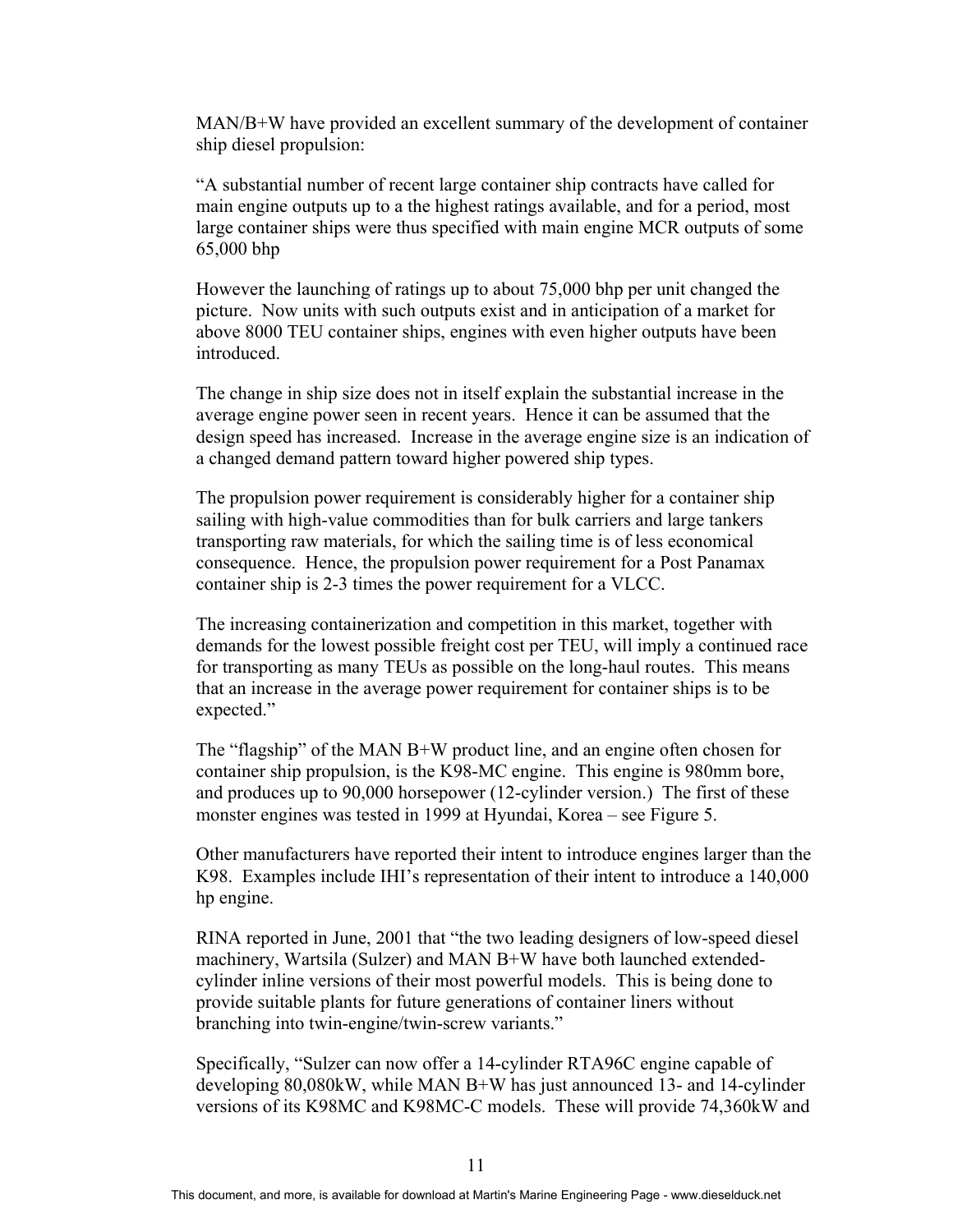80,080kW (K98MC) and 74,230kW and 79,940kW (K98MC-C). (The MC-C designation indicates a shorter stroke and slightly faster running speed.) Even more remarkable, this latter designer says both types could be built with up to 18 cylinders and outputs of nearly 103,000kW, if necessary!"

These future engines are not yet in existence, and it appears that when they do emerge, they will be very similar to the existing K98. Thus for the purposes of this study we may use the particulars of the K98 series to derive engine parameters representative of all low-speed container ship diesels. The principal characteristics of the K98 are given in the MAN B+W catalog, reproduced as Figure 6.

We should note that, of course, much more detailed information is available on this engine. In the later sections of this report, however, comparisons will be made against much less mature powerplants. For these less-mature powerplants the only available information will be top-level data similar to that in Figure 6. Therefore, in order to provide a level field of comparison for all engine options this report will consider the diesel only at the same high level.



**Figure 5 - The first MAN B+W 8-cylinder K98 engine, on test at Hyundai**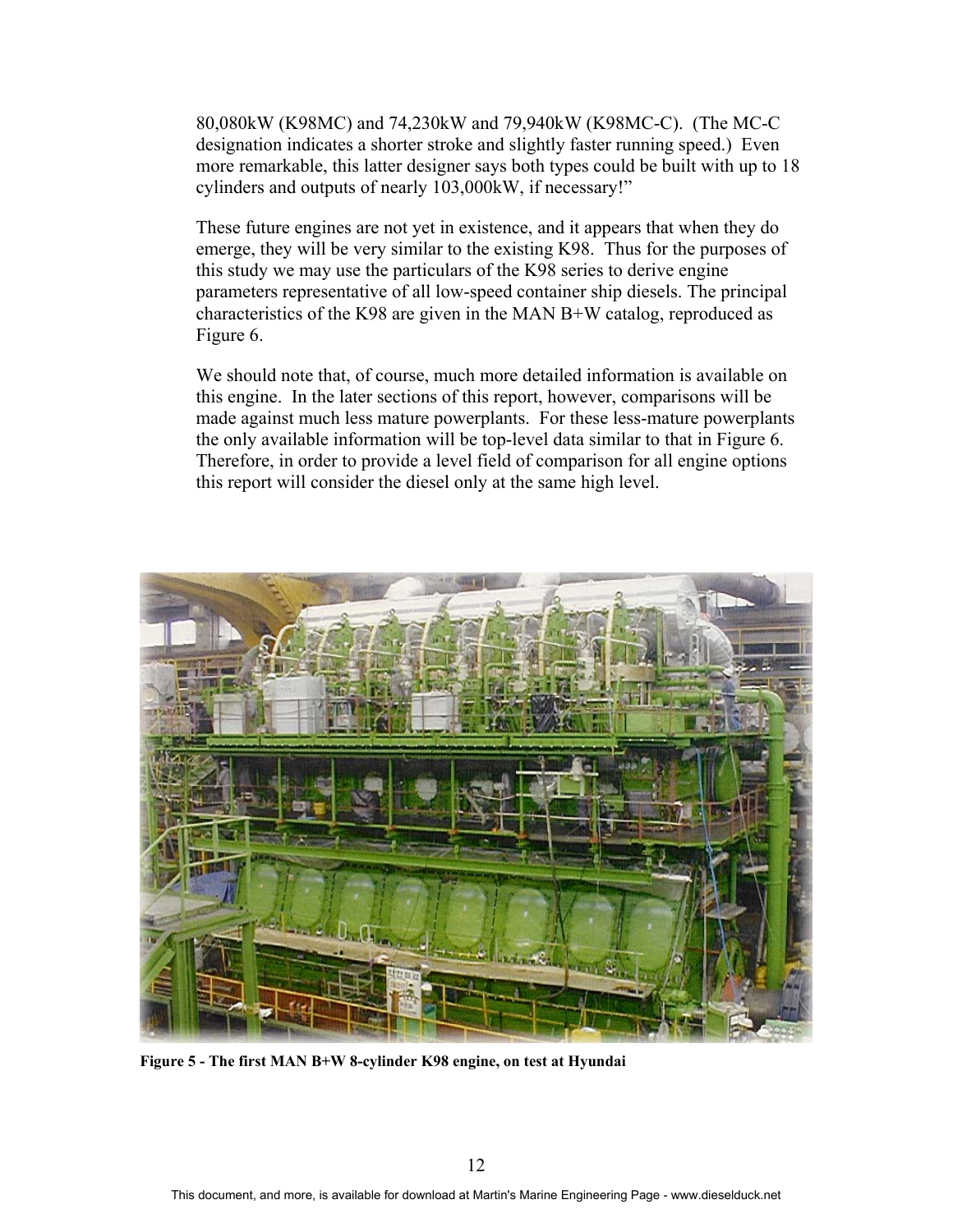

 **Figure 6 - Page from MAN B+W sales catalog describing the K98 series**